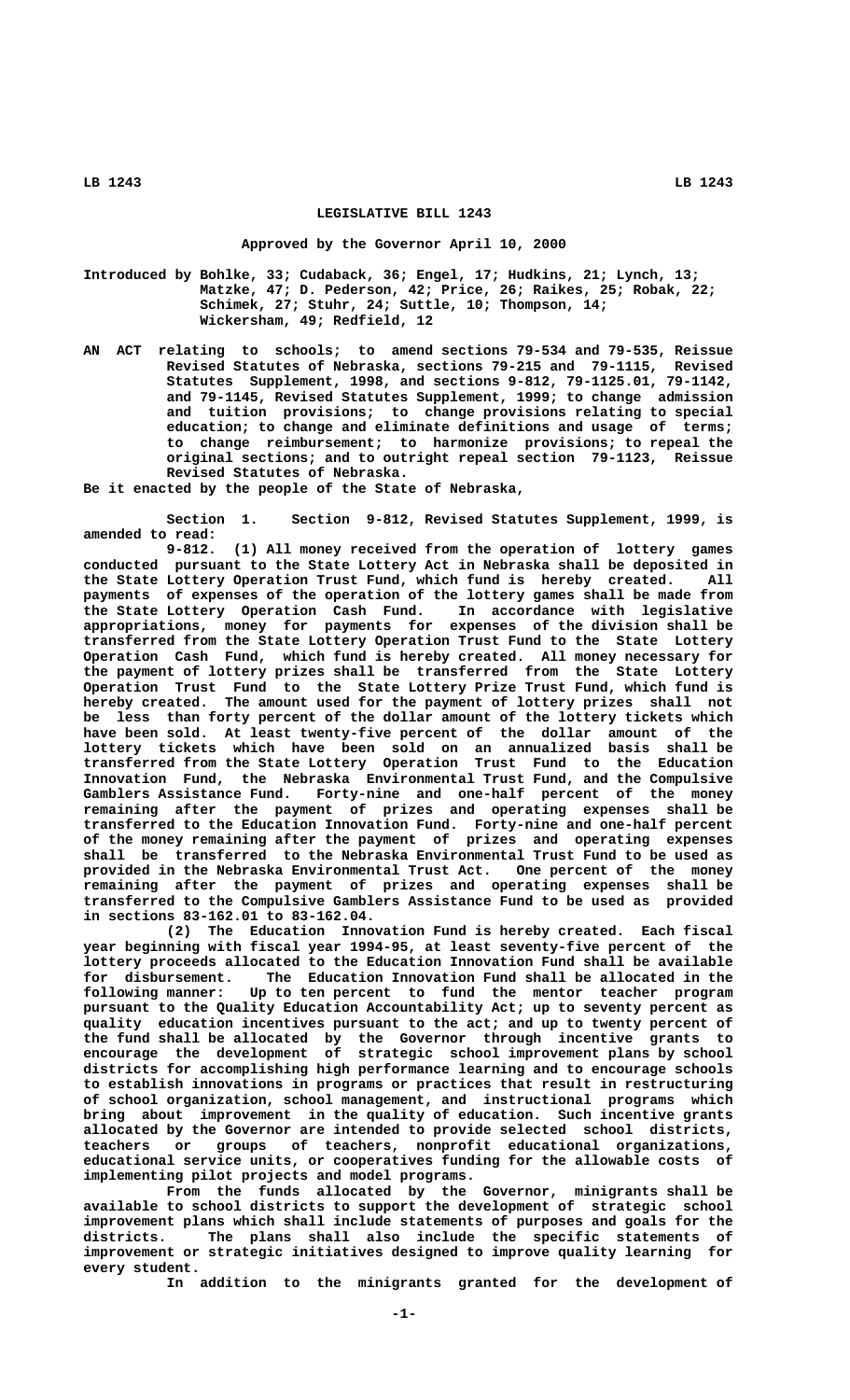**strategic school improvement plans, school districts with annual budget expenditures of three hundred fifty thousand dollars or less are eligible for minigrants from the funds allocated by the Governor for the purposes allowed in subdivisions (2)(a) through (q) of this section. The amount of this type of minigrant shall not exceed five thousand dollars. The school district shall present a curriculum support plan with its application for the grant. The curriculum support plan must show how the district is working to achieve one or more of the allowed purposes and how the grant will be used to directly advance the plan to achieve one or more of these purposes. The plan must be signed by the school administrator and a school board representative. The application for the grant shall be brief. The Excellence in Education Council shall select the recipients of this type of minigrant and shall administer such minigrants.**

**From the funds allocated by the Governor, major competitive grants shall be available to support innovative programs which are directly related to the strategic school improvement plans. The development of a strategic school improvement plan by a school district shall be required before a grant is awarded. Annual reports shall be made by program recipients documenting the effectiveness of the program in improving the quality of education as designed in the strategic school improvement plans. Special consideration shall be given to plans which contain public or private matching funds and cooperative agreements, including agreements for in-kind services. Purposes for which such major competitive grants would be offered shall include:**

**(a) Professional staff development programs to provide funds for teacher and administrator training and continuing education to upgrade teaching and administrative skills;**

**(b) The development of strategic school improvement plans by school districts;**

**(c) Educational technology assistance to public schools for the purchase and operation of computers, telecommunications equipment and services, and other forms of technological innovation which may enhance classroom teaching, instructional management, and districtwide administration pursuant to the state's goal of ensuring that all kindergarten through grade twelve public school districts or affiliated school systems have a direct connection to a statewide public computer information network by June 30, 2000. The telecomputing equipment and services needed to meet this goal may be funded under this subsection, sections 79-1241.01, 79-1243, and 79-1310, or any combination of such subsection and sections. Such telecommunications equipment, services, and forms of technical innovation shall be approved by the State Department of Education only after review by the technical panel created in section 86-1511;**

**(d) An educational accountability program to develop an educational indicators system to measure the performance and outcomes of public schools and to ensure efficiency in operations;**

**(e) Alternative programs for students, including underrepresented groups, at-risk students, and dropouts;**

**(f) Programs that demonstrate improvement of student performance against valid national and international achievement standards;**

**(g) Early childhood and parent education which emphasizes child development;**

**(h) Programs using decisionmaking models that increase involvement of parents, teachers, and students in school management;**

**(i) Increased involvement of the community in order to achieve increased confidence in and satisfaction with its schools;**

**(j) Development of magnet or model programs designed to facilitate desegregation;**

**(k) Programs that address family and social issues impairing the learning productivity of students;**

**(l) Programs enhancing critical and higher-order thinking capabilities;**

**(m) Programs which produce the quality of education necessary to guarantee a competitive work force;**

**(n) Programs designed to increase productivity of staff and students through innovative use of time;**

**(o) Training programs designed to benefit teachers at all levels of education by increasing their ability to work with educational technology in the classroom;**

**(p) Approved accelerated or differentiated curriculum programs under sections 79-1106 to 79-1108.03; and**

(q) Programs for students children from birth to age twenty-one  **\_\_\_\_\_ years with disabilities receiving special education under the Special** Education Act and students children from birth to age twenty-one years needing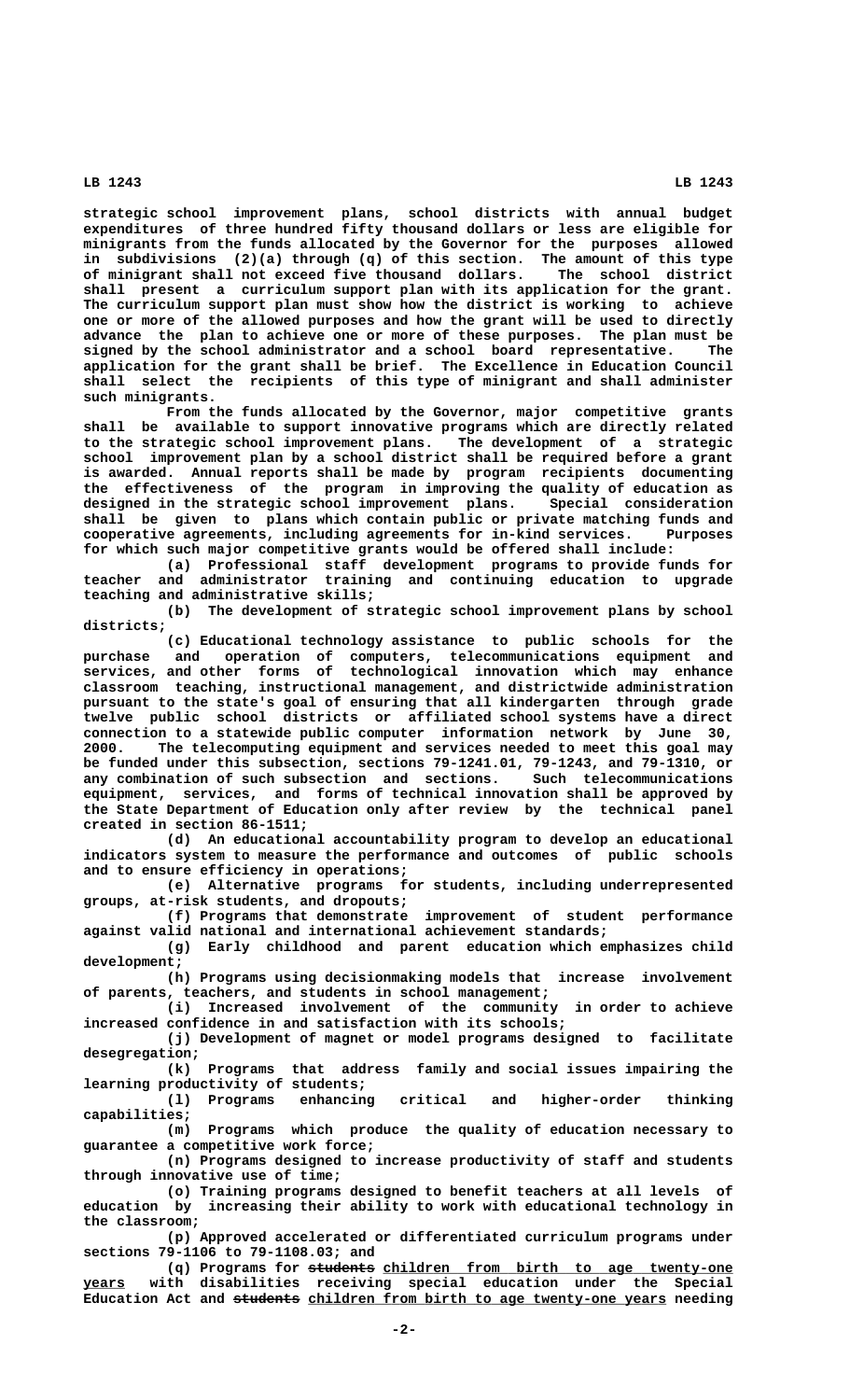**support services as defined in section 79-1125.01, which programs demonstrate** improved outcomes for students children from birth to age twenty-one years **through emphasis on prevention and collaborative planning.**

**The Governor shall establish the Excellence in Education Council. The Governor shall appoint eleven members to the council including representatives of educational organizations, postsecondary educational institutions, the business community, and the general public, members of school boards and parent education associations, school administrators, and at least four teachers who are engaged in classroom teaching. The State Department of Education shall provide staff support for the council to administer the Education Innovation Fund, including the Quality Education Accountability Act. The council shall have the following powers and duties:**

**(i) In consultation with the State Department of Education, develop and publish criteria for the awarding of incentive grants allocated by the Governor for programs pursuant to this subsection, including minigrants;**

**(ii) Provide recommendations to the Governor regarding the selection of projects to be funded and the distribution and duration of project funding. For projects recommended under subdivision (2)(c) of this section, the council shall also provide recommendations to the Nebraska Information Technology Commission for its review and recommendations to the Governor;**

**(iii) Establish standards, formats, procedures, and timelines for the successful implementation of approved programs funded by incentive grants allocated by the Governor from the Education Innovation Fund;**

**(iv) Assist school districts in determining the effectiveness of the innovations in programs and practices and measure the subsequent degree of improvement in the quality of education;**

**(v) Consider the reasonable distribution of funds across the state and all classes of school districts;**

**(vi) Carry out its duties pursuant to the Quality Education Accountability Act; and**

**(vii) Provide annual reports to the Governor concerning programs funded by the fund. Each report shall include the number of applicants and approved applicants, an overview of the various programs, objectives, and anticipated outcomes, and detailed reports of the cost of each program.**

**To assist the council in carrying out its duties, the State Board of Education shall, in consultation with the council, adopt and promulgate rules and regulations establishing criteria, standards, and procedures regarding the selection and administration of programs funded from the Education Innovation Fund, including the Quality Education Accountability Act.**

**(3) Recipients of incentive grants allocated by the Governor from the Education Innovation Fund shall be required to provide, upon request, such data relating to the funded programs and initiatives as the Governor deems necessary.**

**(4) Any money in the State Lottery Operation Trust Fund, the State Lottery Operation Cash Fund, the State Lottery Prize Trust Fund, or the Education Innovation Fund available for investment shall be invested by the state investment officer pursuant to the Nebraska Capital Expansion Act and the Nebraska State Funds Investment Act.**

**(5) Unclaimed prize money on a winning lottery ticket shall be retained for a period of time prescribed by rules and regulations. If no claim is made within such period, the prize money shall be used at the discretion of the Tax Commissioner for any of the purposes prescribed in this section.**

**Sec. 2. Section 79-215, Revised Statutes Supplement, 1998, is amended to read:**

 **\_\_\_\_\_\_\_\_\_\_\_\_\_\_\_\_\_\_\_\_\_\_\_\_\_\_\_\_\_\_\_\_\_\_\_\_\_\_\_\_\_\_\_\_\_\_\_\_\_\_\_\_\_\_\_ 79-215. (1) Except as otherwise provided in this section, a student** is a resident of the school district where he or she resides and shall be  **\_\_\_\_\_\_\_\_\_\_\_\_\_\_\_\_\_\_\_\_\_\_\_\_\_\_\_\_\_\_\_\_\_\_\_\_\_\_\_\_\_\_\_\_\_\_\_\_\_\_\_\_\_\_\_\_\_\_\_\_ admitted to the school district upon request without charge.**

 **\_\_\_\_\_\_\_\_\_\_\_\_\_\_\_\_\_\_\_\_\_\_\_\_\_\_\_\_\_\_\_\_\_\_\_\_\_\_\_\_\_\_\_\_\_\_\_\_\_\_\_\_\_\_\_\_\_\_\_\_\_\_\_\_\_\_\_\_ (2) A school board shall admit any homeless student that requests \_\_\_\_\_\_\_\_\_\_\_\_\_\_\_\_\_\_\_\_\_\_\_\_\_ admission without charge.**

 **\_\_\_\_\_\_\_\_\_\_\_\_\_\_\_\_\_\_\_\_\_\_\_\_\_\_\_\_\_\_\_\_\_\_\_\_\_\_\_\_\_\_\_\_\_\_\_\_\_\_\_\_\_\_\_\_\_\_\_\_\_\_\_\_\_\_\_\_ (3) The school board may allow a student whose residency in the \_\_\_\_\_\_\_\_\_\_\_\_\_\_\_\_\_\_\_\_\_\_\_\_\_\_\_\_\_\_\_\_\_\_\_\_\_\_\_\_\_\_\_\_\_\_\_\_\_\_\_\_\_\_\_\_\_\_\_\_\_\_\_\_\_\_\_\_\_\_\_\_\_\_\_\_\_\_ district ceases during a school year to continue attending school in such \_\_\_\_\_\_\_\_\_\_\_\_\_\_\_\_\_\_\_\_\_\_\_\_\_\_\_\_\_\_\_\_\_\_\_\_\_\_\_\_\_\_\_\_\_\_\_ district for the remainder of that school year.**

 **\_\_\_ —— ————— —— ————————— (4) A school board or board of education may admit nonresident pupils students** to the school district<sub>7</sub> may determine the rate of tuition of the pupils, pursuant to a contract with the district where the student is a  **\_\_\_\_\_\_\_\_ ———— \_\_\_\_\_\_\_\_\_\_\_\_\_\_\_\_\_\_\_\_\_\_\_\_\_ resident and shall collect such tuition pursuant to the contract.**

 **\_\_\_\_\_\_\_\_\_\_\_\_\_\_\_\_\_\_\_\_\_\_\_\_\_\_\_\_\_\_\_\_\_\_\_\_\_\_\_\_\_\_\_\_\_\_\_\_\_\_\_\_\_\_\_\_\_\_\_\_\_\_\_\_\_\_\_\_ (5) A school board may admit nonresident students to the school \_\_\_\_\_\_\_\_\_\_\_\_\_\_\_\_\_\_\_\_\_\_\_\_\_\_\_\_\_\_\_\_\_\_\_\_\_\_\_\_\_\_\_\_\_\_\_\_\_\_\_\_\_\_\_\_\_\_\_\_\_\_\_\_\_\_\_\_\_\_\_\_\_\_\_\_\_\_ district pursuant to the enrollment option program as authorized by sections \_\_\_\_\_\_\_\_\_\_\_\_\_\_\_\_\_\_\_\_\_\_\_\_\_\_\_\_\_\_\_\_\_\_\_\_\_\_\_\_\_\_\_\_\_\_\_\_\_\_\_\_\_\_\_\_\_\_\_\_\_ 79-232 to 79-246, and such admission shall be without charge.**

 **\_\_\_\_\_\_\_\_\_\_\_\_\_\_\_\_\_\_\_\_\_\_\_\_\_\_\_\_\_\_\_\_\_\_\_\_\_\_\_\_\_\_\_\_\_\_\_\_\_\_\_\_\_\_\_\_\_\_\_\_\_\_\_\_\_\_\_\_ (6) A school board may admit a student who is a resident of another \_\_\_\_\_\_\_\_\_\_\_\_\_\_\_\_\_\_\_\_\_\_\_\_\_\_\_\_\_\_\_\_\_\_\_\_\_\_\_\_\_\_\_\_\_\_\_\_\_\_\_\_\_\_\_\_\_\_\_\_\_\_\_\_\_\_\_\_\_\_\_\_\_\_\_\_\_\_ state to the school district and collect tuition in advance at a rate**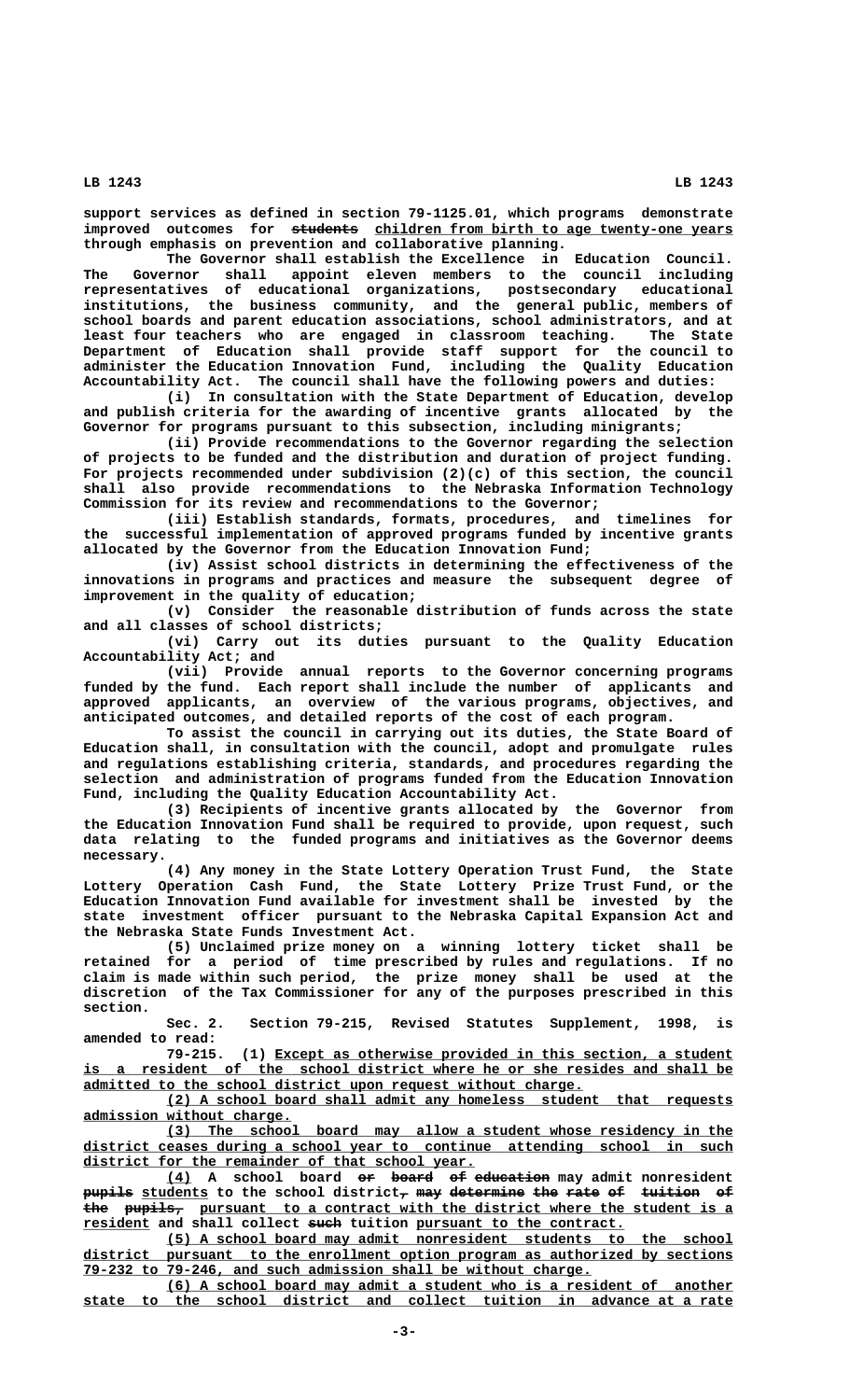**\_\_\_\_\_\_\_\_\_\_\_\_\_\_\_\_\_\_\_\_\_\_\_\_\_\_\_\_\_\_\_ determined by the school board.**

**(7) in advance except as otherwise provided in this section. \_\_\_ —— ——————— —————— —— ————————— ———————— —— ———— ————————**

 $\overline{+2+}$  When the pupil student as a ward of the state or as a ward of **any court (a) has been placed in a school district other than the district in which he or she resided at the time he or she became a ward and such ward does not reside in a foster family home licensed or approved by the Department of Health and Human Services or a foster home maintained or used by the —— ——— Department of Correctional Services** pursuant to section 83-108.04 or (b) has **been placed in any institution which maintains a special education program which has been approved by the State Department of Education and such** institution is not owned or operated by the pupil's resident school district in which he or she resided at the time he or she became a ward, the cost of **his or her education and the required transportation costs associated with the ——————— \_\_\_\_\_\_\_\_\_ child's student's education shall be paid by the state, but not in advance, to the receiving school district or approved institution under rules and regulations prescribed by the Department of Health and Human Services and the \_\_\_\_\_\_\_ \_\_\_\_\_\_\_\_\_\_\_\_\_\_\_\_\_\_\_\_\_\_\_\_\_\_\_\_\_\_\_\_\_\_\_\_\_\_\_\_\_\_\_\_\_\_\_\_\_\_\_\_\_\_\_\_\_\_\_\_\_\_\_\_\_\_\_\_\_\_\_\_\_\_\_\_\_\_ student shall remain a resident of the district in which he or she resided at \_\_\_\_\_\_\_\_\_\_\_\_\_\_\_\_\_\_\_\_\_\_\_\_\_\_\_\_\_\_\_\_\_\_\_\_ ————— \_\_\_\_\_\_\_ the time he or she became a ward. Any pupil student who is a ward of the state or a ward of any court who resides in a foster family home licensed or approved by the Department of Health and Human Services or a foster home**  $\texttt{maintained or used}$  by the Department of Correctional Services pursuant to **section 83-108.04 shall be deemed a resident of the district in which the foster family home or foster home is located.**

 $\overline{+3}$  (8) When the student is not a ward of the state or a ward of any  **\_\_\_\_\_\_\_\_\_\_\_\_\_\_\_\_\_\_\_\_\_\_\_\_\_\_\_\_\_\_\_\_\_\_\_\_\_\_\_\_\_\_\_\_\_\_\_\_\_\_\_\_\_\_\_\_\_\_\_\_\_\_\_\_\_\_\_\_\_\_\_\_\_\_\_\_\_\_ court and is residing in a residential setting located in Nebraska for reasons \_\_\_\_\_\_\_\_\_\_\_\_\_\_\_\_\_\_\_\_\_\_\_\_\_\_\_\_\_\_\_\_\_\_\_\_\_\_\_\_\_\_\_\_\_\_\_\_\_\_\_\_\_\_\_\_\_\_\_\_\_\_\_\_\_\_\_\_\_\_\_\_\_\_\_\_\_\_ other than to receive an education and the residential setting is operated by \_\_\_\_\_\_\_\_\_\_\_\_\_\_\_\_\_\_\_\_\_\_\_\_\_\_\_\_\_\_\_\_\_\_\_\_\_\_\_\_\_\_\_\_\_\_\_\_\_\_\_\_\_\_\_\_\_\_\_\_\_\_\_\_\_\_\_\_\_\_\_\_\_\_\_\_\_\_ a service provider which is certified or licensed by the Department of Health \_\_\_\_\_\_\_\_\_\_\_\_\_\_\_\_\_\_\_\_\_\_\_\_\_\_\_\_\_\_\_\_\_\_\_\_\_\_\_\_\_\_\_\_\_\_\_\_\_\_\_\_\_\_\_\_\_\_\_\_\_\_\_\_\_\_\_\_\_\_\_\_\_\_\_\_\_\_ and Human Services or is enrolled in the medical assistance program \_\_\_\_\_\_\_\_\_\_\_\_\_\_\_\_\_\_\_\_\_\_\_\_\_\_\_\_\_\_\_\_\_\_\_\_\_\_\_\_\_\_\_\_\_\_\_\_\_\_\_\_\_\_\_\_\_\_\_\_\_\_\_\_\_\_\_\_\_\_\_\_\_\_\_\_\_\_ established under sections 68-1018 to 68-1025 and Title XIX or XXI of the \_\_\_\_\_\_\_\_\_\_\_\_\_\_\_\_\_\_\_\_\_\_\_\_\_\_\_\_\_\_\_\_\_\_\_\_\_\_\_\_\_\_\_\_\_\_\_\_\_\_\_\_\_\_\_\_\_\_\_\_\_\_\_\_\_\_\_\_\_\_\_\_\_\_\_\_\_\_ federal Social Security Act, as amended, the student shall remain a resident \_\_\_\_\_\_\_\_\_\_\_\_\_\_\_\_\_\_\_\_\_\_\_\_\_\_\_\_\_\_\_\_\_\_\_\_\_\_\_\_\_\_\_\_\_\_\_\_\_\_\_\_\_\_\_\_\_\_\_\_\_\_\_\_\_\_\_\_\_\_\_\_\_\_\_\_\_\_ of the district in which he or she resided immediately prior to residing in \_\_\_\_\_\_\_\_\_\_\_\_\_\_\_\_\_\_\_\_\_\_\_\_\_\_\_\_\_\_\_\_\_\_\_\_\_\_\_\_\_\_\_\_\_\_\_\_\_\_\_\_\_\_\_\_\_\_\_\_\_\_\_\_\_\_\_\_\_\_\_\_\_\_\_\_\_\_ such residential setting. Upon request by a parent or legal guardian, the**  $resident$  school district shall contract with the district in which such</u>  **\_\_\_\_\_\_\_\_\_\_\_\_\_\_\_\_\_\_\_\_\_\_\_\_\_\_\_\_\_\_\_\_\_\_\_\_\_\_\_\_\_\_\_\_\_\_\_\_\_\_\_\_\_\_\_\_\_\_\_\_\_\_\_\_\_\_\_\_\_\_\_\_\_\_\_\_\_\_ residential setting is located for the provision of all educational services,** including all special education services. If the parent or legal guardian has  $requested$  that the resident school district contract with the district in  **\_\_\_\_\_\_\_\_\_\_\_\_\_\_\_\_\_\_\_\_\_\_\_\_\_\_\_\_\_\_\_\_\_\_\_\_\_\_\_\_\_\_\_\_\_\_\_\_\_\_\_\_\_\_\_\_\_\_\_\_\_\_\_\_\_\_\_\_\_\_\_\_\_\_\_\_\_\_ which such residential setting is located, the district in which such \_\_\_\_\_\_\_\_\_\_\_\_\_\_\_\_\_\_\_\_\_\_\_\_\_\_\_\_\_\_\_\_\_\_\_\_\_\_\_\_\_\_\_\_\_\_\_\_\_\_\_\_\_\_\_\_\_\_\_\_\_\_\_\_\_\_\_\_\_\_\_\_\_\_\_\_\_\_ residential setting is located shall contract with the resident district and \_\_\_\_\_\_\_\_\_\_\_\_\_\_\_\_\_\_\_\_\_\_\_\_\_\_\_\_\_\_\_\_\_\_\_\_\_\_\_\_\_\_\_\_\_\_\_\_\_\_\_\_\_\_\_\_\_\_\_\_\_\_\_\_\_\_\_\_\_\_\_\_\_\_\_\_\_\_ provide all educational services, including all special education services, to \_\_\_\_\_\_\_\_\_\_\_\_\_\_\_\_\_\_\_\_\_\_\_\_\_\_\_\_\_\_\_\_\_\_\_\_\_\_\_\_\_\_\_\_\_\_\_\_\_\_\_\_\_\_\_\_\_\_\_\_\_\_\_\_\_\_\_\_\_\_\_\_\_\_\_\_\_\_ the student. If the two districts cannot agree on the amount of the contract, \_\_\_\_\_\_\_\_\_\_\_\_\_\_\_\_\_\_\_\_\_\_\_\_\_\_\_\_\_\_\_\_\_\_\_\_\_\_\_\_\_\_\_\_\_\_\_\_\_\_\_\_\_\_\_\_\_\_\_\_\_\_\_\_\_\_\_\_\_\_\_\_\_\_\_\_\_\_ the State Department of Education shall determine the amount to be paid by the \_\_\_\_\_\_\_\_\_\_\_\_\_\_\_\_\_\_\_\_\_\_\_\_\_\_\_\_\_\_\_\_\_\_\_\_\_\_\_\_\_\_\_\_\_\_\_\_\_\_\_\_\_\_\_\_\_\_\_\_\_\_\_\_\_\_\_\_\_\_\_\_\_\_\_\_\_\_ resident district to the district in which such residential setting is located** based on the needs of the student, approved special education rates, the  **\_\_\_\_\_\_\_\_\_\_\_\_\_\_\_\_\_\_\_\_\_\_\_\_\_\_\_\_\_\_\_\_\_\_\_\_\_\_\_\_\_\_\_\_\_\_\_\_\_\_\_\_\_\_\_\_\_\_\_\_\_\_\_\_\_\_\_\_\_\_\_\_\_\_\_\_\_\_ department's general experience with special education budgets, and the cost** per student in the district in which such residential setting is located.  **\_\_\_\_\_\_\_\_\_\_\_\_\_\_\_\_\_\_\_\_\_\_\_\_\_\_\_\_\_\_\_\_\_\_\_\_\_\_\_\_\_\_\_\_\_\_\_\_\_\_\_\_\_\_\_\_\_\_\_\_\_\_\_\_\_\_\_\_\_\_\_\_\_\_\_\_\_\_ Once the contract has been entered into all legal responsibility for special \_\_\_\_\_\_\_\_\_\_\_\_\_\_\_\_\_\_\_\_\_\_\_\_\_\_\_\_\_\_\_\_\_\_\_\_\_\_\_\_\_\_\_\_\_\_\_\_\_\_\_\_\_\_\_\_\_\_\_\_\_\_\_\_\_\_\_\_\_\_\_\_\_\_\_\_\_\_ education and related services shall be transferred to the school district in** which the residential setting is located. The resident district for a student who is not a ward of the state or a ward of any court does not change when the  **\_\_\_\_\_\_\_\_\_\_\_\_\_\_\_\_\_\_\_\_\_\_\_\_\_\_\_\_\_\_\_\_\_\_\_\_\_\_\_\_\_\_\_\_\_\_\_\_\_\_\_\_\_\_ student moves from one residential setting to another.**

 **\_\_\_ (9) In the case of any individual eighteen years of age or younger who is a ward of the state or any court and who is placed in a county detention home established under section 43-2,110, the cost of his or her** education shall be paid by the state, regardless of such individual's district of residency the district in which he or she resided at the time he or she  **\_\_\_\_\_\_\_\_\_\_\_\_\_\_\_ became a ward, to the agency or institution which: (a) Is selected by the county board with jurisdiction over such detention home; (b) has agreed or contracted with such county board to provide educational services; and (c) has been approved by the State Department of Education pursuant to rules and regulations prescribed by the State Board of Education.**

 $(4)$  (10) No tuition shall be charged for children students who may **be by law allowed to attend the school without charge.**

 **\_\_\_\_\_\_\_\_\_\_\_\_\_\_\_\_\_\_\_\_\_\_\_\_\_\_\_\_\_\_\_\_\_\_\_\_\_\_\_\_\_\_\_\_\_\_\_\_\_\_\_\_\_\_\_\_\_\_\_\_\_\_\_\_\_\_\_\_ (11) On a form prescribed by the State Department of Education, an \_\_\_\_\_\_\_\_\_\_\_\_\_\_\_\_\_\_\_\_\_\_\_\_\_\_\_\_\_\_\_\_\_\_\_\_\_\_\_\_\_\_\_\_\_\_\_\_\_\_\_\_\_\_\_\_\_\_\_\_\_\_\_\_\_\_\_\_\_\_\_\_\_\_\_\_\_\_ adult with legal or actual charge or control of the student shall provide the** name of the student, the name of the adult with legal or actual charge or  **\_\_\_\_\_\_\_\_\_\_\_\_\_\_\_\_\_\_\_\_\_\_\_\_\_\_\_\_\_\_\_\_\_\_\_\_\_\_\_\_\_\_\_\_\_\_\_\_\_\_\_\_\_\_\_\_\_\_\_\_\_\_\_\_\_\_\_\_\_\_\_\_\_\_\_\_\_\_ control of the student, the address where the student is residing, and the \_\_\_\_\_\_\_\_\_\_\_\_\_\_\_\_\_\_\_\_\_\_\_\_\_\_\_\_\_\_\_\_\_\_\_\_\_\_\_\_\_\_\_\_\_\_\_\_\_\_\_\_\_\_\_\_\_\_\_\_\_\_\_\_\_\_\_\_\_\_\_\_\_\_\_\_\_\_ phone number and address where the adult may generally be reached during the \_\_\_\_\_\_\_\_\_\_\_\_\_\_\_\_\_\_\_\_\_\_\_\_\_\_\_\_\_\_\_\_\_\_\_\_\_\_\_\_\_\_\_\_\_\_\_\_\_\_\_\_\_\_\_\_\_\_\_\_\_\_\_\_\_\_\_\_\_\_\_\_\_\_\_\_\_\_ school day. If the student is homeless or if the adult does not have a phone** number and address where he or she may generally be reached during the school  **\_\_\_\_\_\_\_\_\_\_\_\_\_\_\_\_\_\_\_\_\_\_\_\_\_\_\_\_\_\_\_\_\_\_\_\_\_\_\_\_\_\_\_\_\_\_\_\_\_\_\_\_\_\_\_\_\_\_\_\_\_\_\_\_\_\_\_\_\_\_\_\_\_\_\_\_\_\_ day, those parts of the form may be left blank and a box may be marked \_\_\_\_\_\_\_\_\_\_\_\_\_\_\_\_\_\_\_\_\_\_\_\_\_\_\_\_\_\_\_\_\_\_\_\_\_\_\_\_\_\_\_\_\_\_\_\_\_\_\_\_\_\_\_\_\_\_\_\_\_\_\_\_\_\_\_\_\_\_\_\_\_\_\_\_\_\_ acknowledging that these are the reasons these parts of the form were left** blank. The adult with legal or actual charge or control of the student shall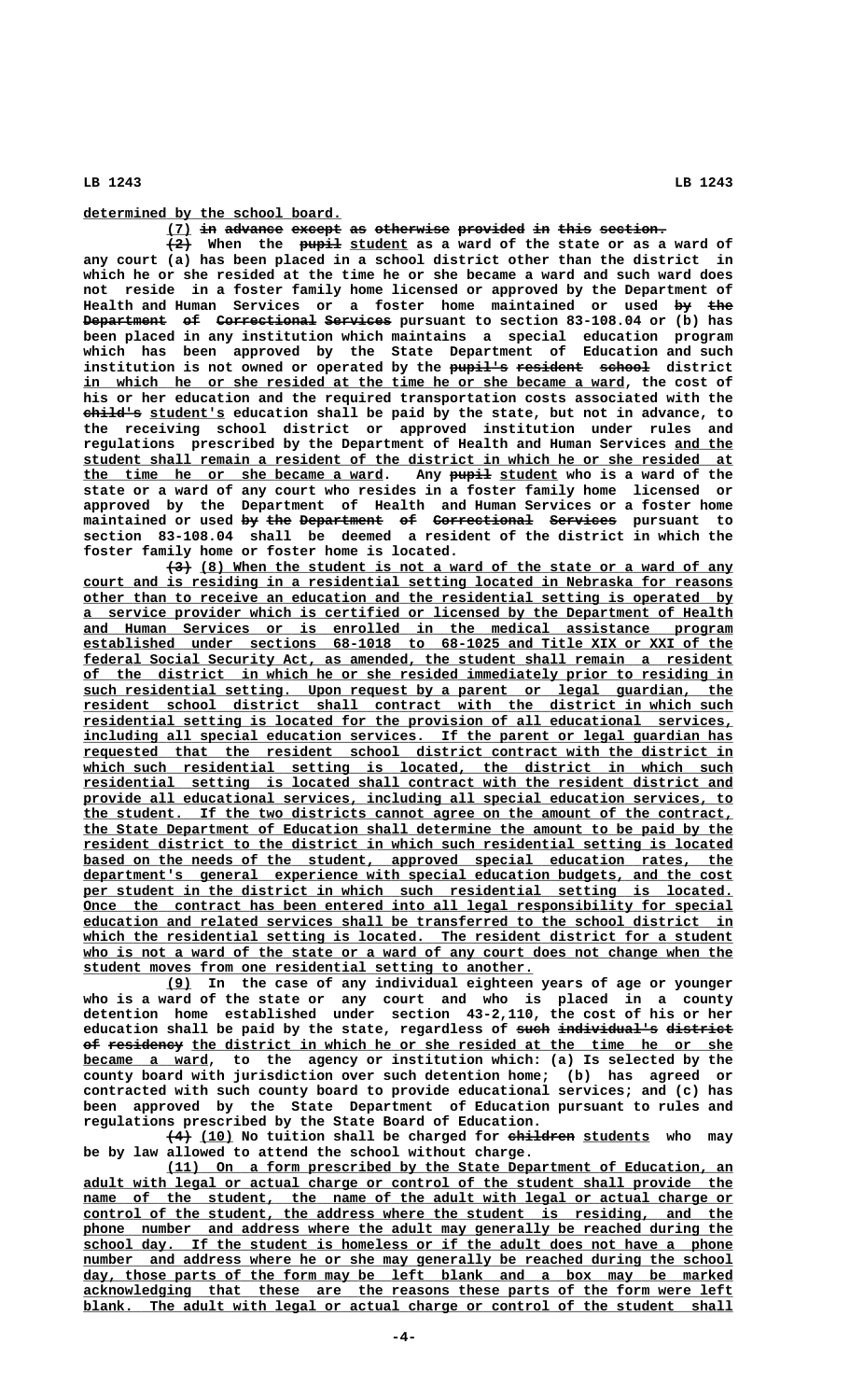**\_\_\_\_\_\_\_\_\_\_\_\_\_\_\_\_\_\_\_ also sign the form.**

 **\_\_\_\_\_\_\_\_\_\_\_\_\_\_\_\_\_\_\_\_\_\_\_\_\_\_\_\_\_\_\_\_\_\_\_\_\_\_\_\_\_\_\_\_\_\_\_\_\_\_\_\_\_\_\_\_\_\_\_\_\_\_\_\_\_\_\_\_ (12) The department shall adopt and promulgate rules and regulations \_\_\_\_\_\_\_\_\_\_\_\_\_\_\_\_\_\_\_\_\_\_\_\_\_\_\_\_\_\_\_\_\_\_\_\_\_\_\_\_\_\_\_\_\_\_\_\_\_\_\_\_\_\_\_\_\_\_\_\_\_\_\_\_\_\_ ——— —————— to carry out the department's responsibilities under this section. The school district in which the parent or guardian of any nonresident pupil maintains ———————— —— ————— ——— —————— —— ———————— —— ——— ——————————— ————— ————————** his or her legal residence shall not be liable for the payment of tuition and the children of school age of such parent or guardian shall be entitled to **free common school privileges the same as any child who is a bona fide ———— —————— —————— —————————— ——— ———— —— ——— ————— ——— —— — ———— ——— resident of such school district whenever the parent or guardian of such ———————— —— ———— —————— ———————— ———————— ——— —————— —— ———————— —— ————**  $\frac{1}{n}$  **nonresident pupil, having entered the public service of the State of Nebraska,** has moved from the school district in which he or she maintains legal  $residence$  into another school district for temporary purposes incidental to</u> **serving the state, without the intention of making the school district to ——————— ——— —————— ——————— ——— ————————— —— —————— ——— —————— ———————— —** which the parent or guardian has moved his or her legal residence. No tuition  $\frac{\text{shall}}{\text{shall}}$  be charged for a child whose parents are divorced if such child attends school in a district in which either parent resides. The burden of proof as to legal residence shall rest with the person claiming legal residence in any<br><del>district. The school district</del> may allow a pupil whose residency in the The school district may allow a pupil whose residency in the district ceases during a school year to continue attending school for the **remainder of that school year without payment of tuition. ————————— —— ———— —————— ———— ——————— ——————— —— ————————**

**(5) The school board or board of education may admit nonresident ——— ——— —————— ————— —— ————— —— ————————— ——— ————— ——————————** pupils to the school district without requiring the payment of tuition if such pupils are in the actual physical custody of a resident of the school district and are not residents of an adjoining school district and the board determines **that the pupils would otherwise be denied guaranteed free common school ———— ——— —————— ————— ————————— —— —————— —————————— ———— —————— ————— privileges. ———————————**

**(6) The changes made to this section by Laws 1992, LB 3, ——— ——— ——————— ———— —— ———— ——————— —— ———— ————— —— ——**  $\tt{Ninety-second}$   $\tt{Legislature}$   $\tt{Fnie}$   $\tt{Bpecial}$   $\tt{Gegsion}$   $\tt{ehall}$   $\tt{apply}$   $\tt{eo}$   $\tt{all}$ reimbursements under this section for school year 1992-93 and all school years  **thereafter. ———————————**

**Sec. 3. Section 79-534, Reissue Revised Statutes of Nebraska, is amended to read:**

**79-534. All Class III school districts shall be under the direction and control of the boards of education elected pursuant to section 32-543.** The schools of such school district shall be free to all children who are five through twenty years of age whose parents or guardians are legal residents of such school district and all children of school age, nonresidents of the **school district, who are or may be by law allowed to attend the schools —————— ————————— ——— ——— —— ——— —— —— ——— ——————— —— —————— ——— —————— without charge.**<br>Sec. 4.

Section 79-535, Reissue Revised Statutes of Nebraska, is **amended to read:**

**79-535. All schools erected or organized within the limits of cities of the metropolitan class shall be under the direction and control of** the board of education authorized by section 79-552. Such schools shall be free to all children who are five through twenty years of age whose parents or **guardians reside within the limits of the school district and to all children ————————— —————— —————— ——— —————— —— ——— —————— ———————— ——— —— ——— ———————** of school age, nonresidents of the district, who are or may be by law allowed to attend such school without charge.

**Sec. 5. Section 79-1115, Revised Statutes Supplement, 1998, is amended to read:**

 **\_ 79-1115. Allowable costs means:**

 **\_\_\_\_\_\_\_\_\_\_\_\_\_\_\_\_\_\_\_\_\_\_\_\_\_\_\_\_\_\_\_\_\_\_\_\_\_\_\_\_\_\_\_\_\_\_\_\_\_\_\_\_\_\_\_\_\_\_\_\_\_\_\_\_\_\_\_\_ (1) For school fiscal years prior to school fiscal year 1999-00, salaries, wages, benefits, and maintenance, supplies, travel, and other expenses essential to carry out the provisions for special education and \_\_\_\_\_ support services; and**

 **\_\_\_\_\_\_\_\_\_\_\_\_\_\_\_\_\_\_\_\_\_\_\_\_\_\_\_\_\_\_\_\_\_\_\_\_\_\_\_\_\_\_\_\_\_\_\_\_\_\_\_\_\_\_\_\_\_\_\_\_\_\_\_\_\_\_\_\_ (2) For school fiscal year 1999-00 and each school fiscal year \_\_\_\_\_\_\_\_\_\_\_\_\_\_\_\_\_\_\_\_\_\_\_\_\_\_\_\_\_\_\_\_\_\_\_\_\_\_\_\_\_\_\_\_\_\_\_\_\_\_\_\_\_\_\_\_\_\_\_\_\_\_\_\_\_\_\_\_\_\_\_\_\_\_\_\_\_\_ thereafter, salaries, wages, benefits, any medical expenditure by a school \_\_\_\_\_\_\_\_\_\_\_\_\_\_\_\_\_\_\_\_\_\_\_\_\_\_\_\_\_\_\_\_\_\_\_\_\_\_\_\_\_\_\_\_\_\_\_\_\_\_\_\_\_\_\_\_\_\_\_\_\_\_\_\_\_\_\_\_\_\_\_\_\_\_\_\_\_\_ district for purposes of providing individualized education plan services for \_\_\_\_\_\_\_\_\_\_\_\_\_\_\_\_\_\_\_\_\_\_\_\_\_\_\_\_\_\_\_\_\_\_\_\_\_\_\_\_\_\_\_\_\_\_\_\_\_\_\_\_\_\_\_\_\_\_\_\_\_\_\_\_\_\_\_\_\_\_\_\_\_\_\_\_\_\_ a special education student and health protection to the provider of the \_\_\_\_\_\_\_\_\_\_\_\_\_\_\_\_\_\_\_\_\_\_\_\_\_\_\_\_\_\_\_\_\_\_\_\_\_\_\_\_\_\_\_\_\_\_\_\_\_\_\_\_\_\_\_\_\_\_\_\_\_\_\_\_\_\_\_\_\_\_\_\_\_\_\_\_\_\_ services, and maintenance, supplies, travel, and other expenses essential to \_\_\_\_\_\_\_\_\_\_\_\_\_\_\_\_\_\_\_\_\_\_\_\_\_\_\_\_\_\_\_\_\_\_\_\_\_\_\_\_\_\_\_\_\_\_\_\_\_\_\_\_\_\_\_\_\_\_\_\_\_\_\_\_\_\_\_ carry out the provisions for special education and support services.**

**Sec. 6. Section 79-1125.01, Revised Statutes Supplement, 1999, is amended to read:**

**79-1125.01. Support services means preventive services for those ———————— \_\_\_\_\_\_\_\_\_\_\_\_\_\_\_\_\_\_\_\_\_\_\_\_\_\_\_\_\_\_\_\_\_\_\_\_\_\_\_\_\_\_\_\_\_\_\_\_\_\_\_\_\_\_\_\_\_\_\_\_\_\_\_\_\_\_\_\_\_ students children from birth to age twenty-one years and, if the child's \_\_\_\_\_\_\_\_\_\_\_\_\_\_\_\_\_\_\_\_\_\_\_\_\_\_\_\_\_\_\_\_\_\_\_\_\_\_\_\_\_\_\_\_\_\_\_\_\_\_\_\_\_\_\_\_\_\_\_\_\_\_\_\_\_\_\_\_\_\_\_\_\_\_\_\_\_\_ twenty-first birthday occurs during the school year, until the end of that** school year, not identified or verified as children with disabilities pursuant **to sections 79-1118.01 and 79-1137 to 79-1139 but demonstrating a need for specially designed assistance in order to benefit from the school district's general education curriculum and to avoid the need for potentially expensive special education placement and services.**

**Sec. 7. Section 79-1142, Revised Statutes Supplement, 1999, is amended to read:**